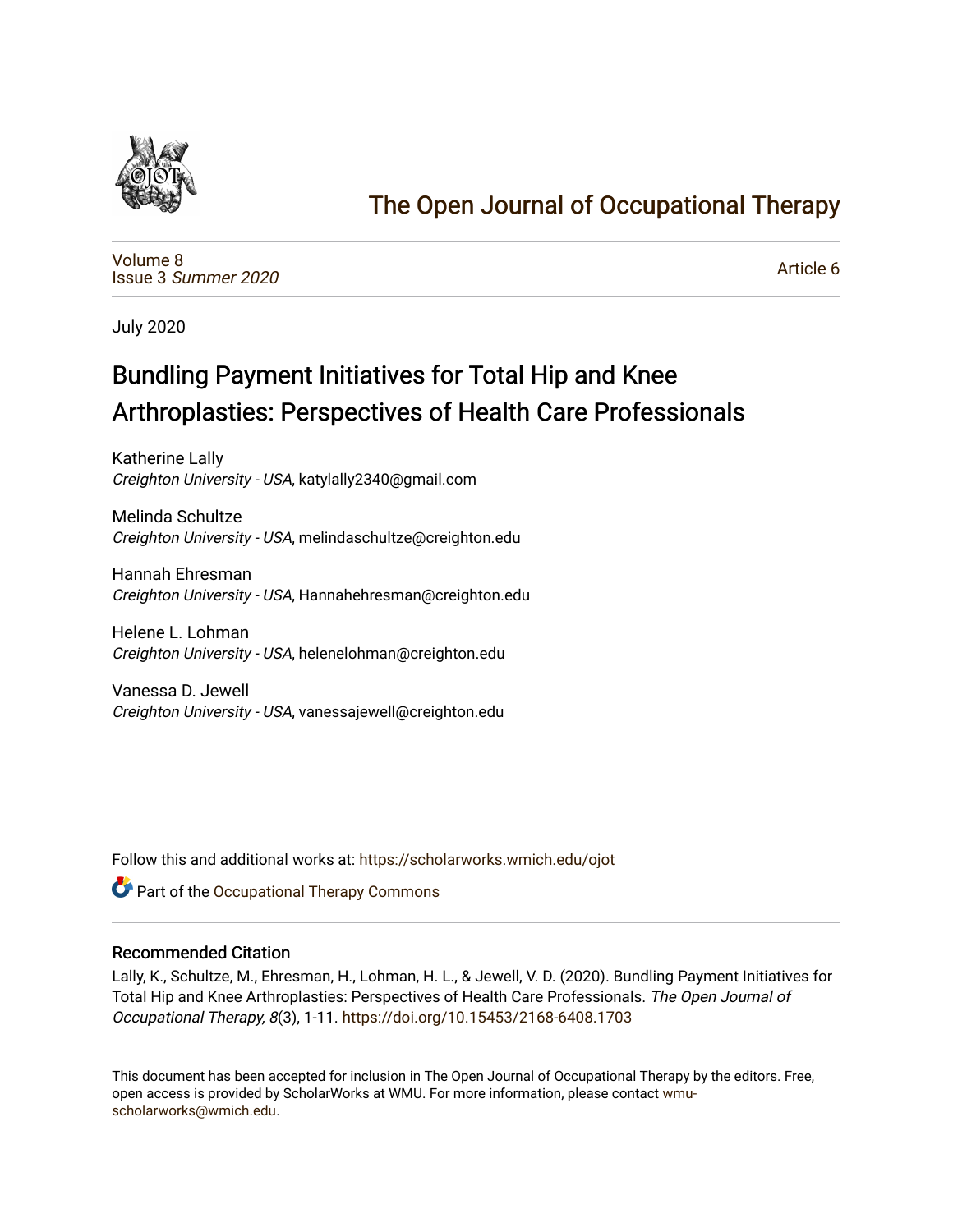## Bundling Payment Initiatives for Total Hip and Knee Arthroplasties: Perspectives of Health Care Professionals

## **Abstract**

Background: A broad qualitative research study explored the perceptions of rehabilitation health care professionals and administrative leadership on coordination of care for rehabilitation patients who received hip or knee arthroplasties under the bundling initiative.

Method: Data was collected through the conduction of a focus group, email communication, and individual phone interviews. Researchers analyzed data collected from five administrative personnel and eight rehabilitation health care professionals who work in a facility that participates in a bundling initiative payment model.

Results: Four major themes were identified: importance of care coordination, increased efficiency and effectiveness, establishing protocols, and challenges of bundling payment.

Conclusion: These findings indicate the significance of interprofessional collaboration and communication, establishment of patient autonomy, and adherence to rehabilitation protocols with hip or knee arthroplasties.

## **Comments**

The authors report no potential conflicts of interest.

## Keywords

arthroplasty, replacement, rehabilitation, Medicare

## Cover Page Footnote

We are grateful to all health care professionals and administrators that participated in this study for taking the time to share their perspectives with our research team. We also thank Lynette Akai; Kelsey Russell; Kylie Widhelm, OTD, OTR/L; Brenda Coppard, PhD, OTR/L, FAOTA; Molly McCarthy, PhD; and Barbara Bittner, MA, CRA, at Creighton University for comments that greatly improved the manuscript

## Credentials Display

Katherine Lally, OTD, OTR/L; Melinda Schultze, OTD, OTR/L; Hannah Ehresman, OTD, OTR/L; Helene L. Lohman, OTD, OTR/L, FAOTA; Vanessa D. Jewell, PhD, OTR/L

Copyright transfer agreements are not obtained by The Open Journal of Occupational Therapy (OJOT). Reprint permission for this Applied Research should be obtained from the corresponding author(s). Click [here](https://scholarworks.wmich.edu/ojot/policies.html#rights) to view our open access statement regarding user rights and distribution of this Applied Research.

DOI: 10.15453/2168-6408.1703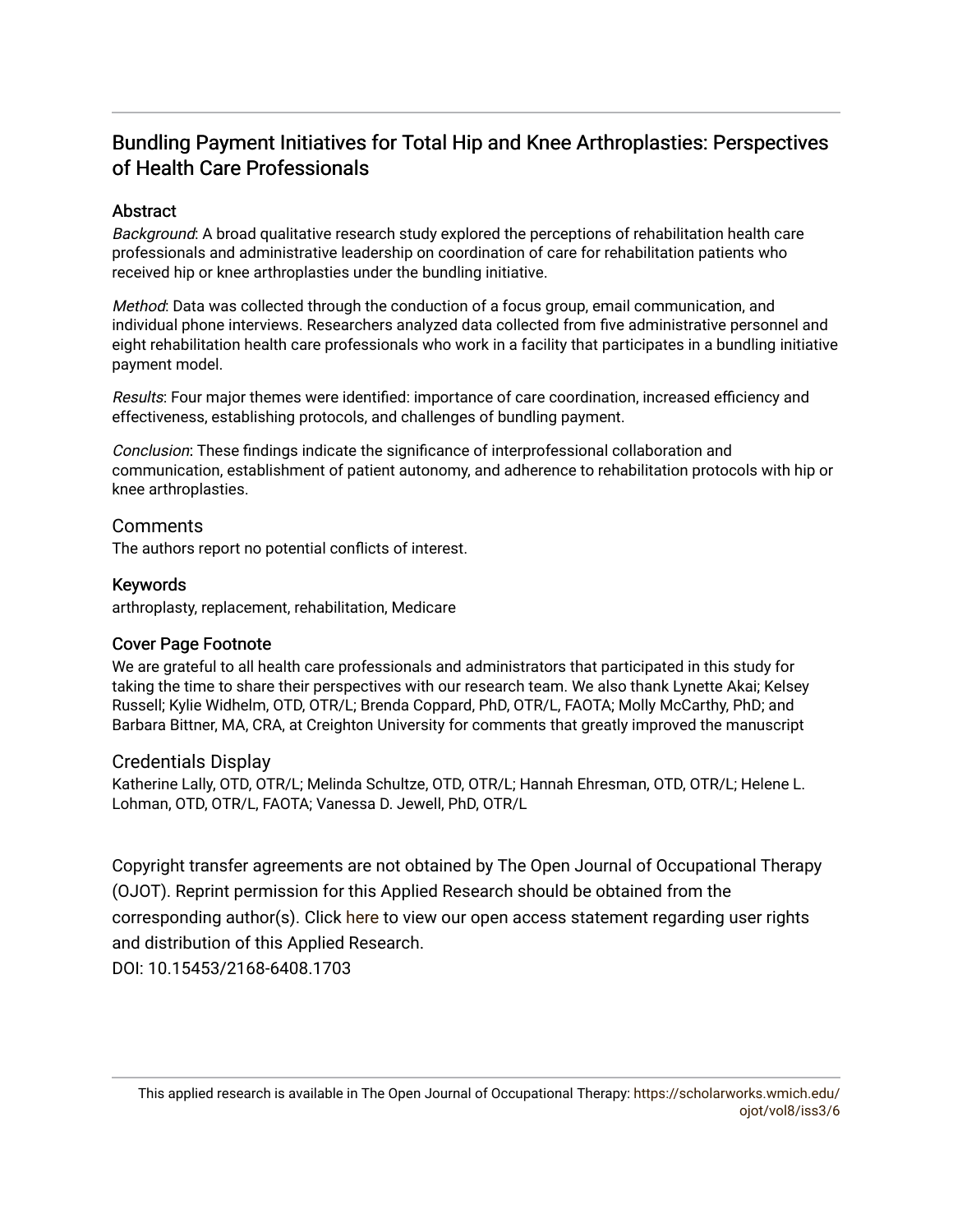Bundling payment initiatives, or efforts to coordinate care across multiple systems and decrease health care costs through managing a lump sum payment, have been used in the United States health care system since 2005 and prior with small projects (Gage & Albaroudi, 2015; Miller et al., 2011). However, it was not until 2010, when the Patient Protection and Affordable Care Act (ACA) was introduced, that major health care reform in relation to bundling efforts occurred (Miller et al., 2011). To reduce episode-of-care costs, the ACA launched a bundling pilot in 2011 called the Bundled Payments for Care Improvement (BPCI) (Froimson et al., 2013). This initiative encompassed a single payment for both hospitalization and postacute services that covered more than 40 surgical procedures, including hip and knee arthroplasties (Miller et al., 2011). Considered to be a value-based payment model, or a model with payment based on patient outcomes, the BPCI bundled an episode of care. This episode of care provided a fixed reimbursement amount and management of care throughout the continuum of care until 90 days postdischarge to help prevent hospital readmissions and lower costs (Bozic et al., 2014). With a fixed reimbursement amount, there was an incentive for management of costs through successful coordination of care among physicians, health care professionals, and hospital administration (Bozic et al., 2014).

In 2016, the Centers for Medicare and Medicaid Services (CMS) mandated the participation of hundreds of hospitals in the Comprehensive Care for Joint Replacement bundling initiative for Medicare Beneficiaries receiving Part A and B payments in certain geographic locations (CMS, n.d.; Navathe et al., 2018). Like the BPCI, combined payment for hospitalization and postdischarge care for 90 days following surgery was used for Medicare patients with total hip and knee joint replacements included in these initiatives. The general results of implementing the Comprehensive Care for Joint Replacement bundling initiative were positive for reducing costs and improving quality of care for all total joint arthroplasties (TJA; McLawhorn & Buller, 2017).

Bundling payments, with adequate quality monitoring, can effectively increase the coordination of care with Medicare beneficiaries who receive TJA. According to Porter (2010), "value" in health care is defined as quality/cost, and overall quality must not be decreased with cost control strategies. With the alignment of incentives for all providers involved in the episode of care, health care professionals must work together closely to deliver effective quality care across all health care settings (CMS, 2018). Prior to the bundling initiative, the duration of a patient's surgical episode, including preoperative, intraoperative, and postoperative for a TJA has been several weeks; currently, it only lasts a few days (Parcells et al., 2016). The fixed reimbursement for TJA has shown to reduce costs, eliminate unnecessary services, and maintain or improve quality of care (McLawhorn & Buller, 2017). Health care professionals must collaborate to maximize preoperative optimization by identifying risk factors for readmission, which is a primary cost driver because of unrelated medical reasons, infections, and dislocations (McLawhorn & Buller, 2017). According to previous studies, the greatest opportunity to lower overall episode-of-care costs is in the postacute arena, including home health and skilled nursing facilities, where costs vary significantly. Furthermore, an extended hospital length of stay with discharge to home may result in lower costs than a shorter hospital length of stay with postacute skilled facility discharge (McLawhorn & Buller, 2017).

There is limited research with a specific focus on the coordination of care among health care professionals for total hip and knee arthroplasties in the bundling initiative. Generally research addressed impact of an episode-of-care approach on costs, length of stay, discharge settings, patient complications, and a clinical pathway approach. The decrease in cost of receiving a TJA was found to be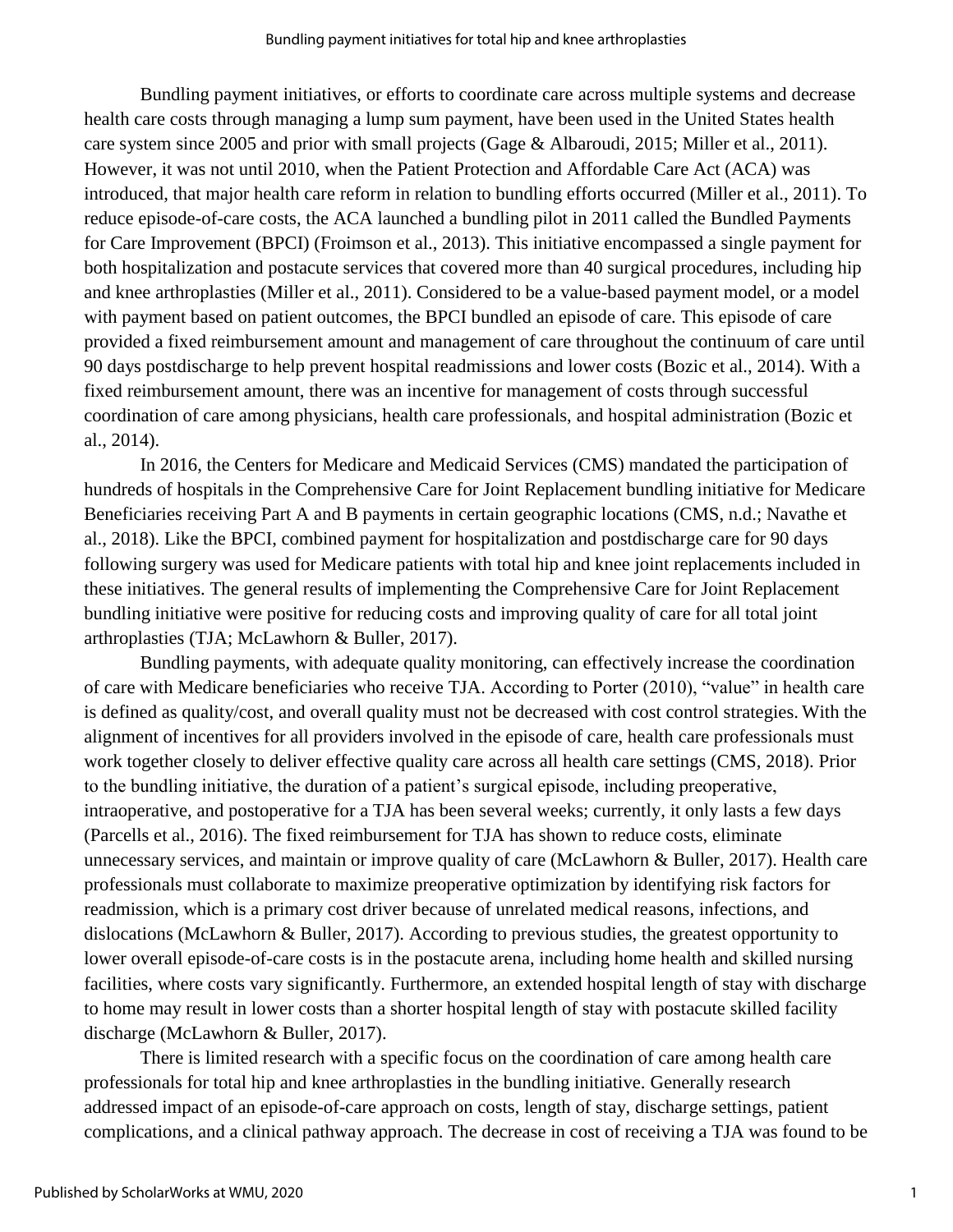a direct result of minimizing patient stay and increasing the amount of patient discharges to skilled nursing facilities (Doran & Zabinski, 2015). Analysis of episode-of-care payments for Medicare beneficiaries who underwent a primary or revision TJA produced widely varied results based on comorbidities, complications, type of procedure, discharge setting, and readmission rates (Bozic et al., 2014). In addition, one study addressed the implications of using evidence-based clinical pathways and risk measures for a bundling payment initiative. Results of that study concluded that a value-based payment system decreased the cost, length of stay, and expedited the discharge from acute to postacute facilities (Bolz & Iorio, 2016).

Although previous studies addressed how the bundling payment initiative impacts cost of care, readmission rates, and length of stay, there is a paucity of research examining the quality and coordination of care perceived by health care professionals. Concerns have been raised regarding the quality of care provided under the bundling initiative because of the hospitals' exposure to the risk of incurring large financial losses from unplanned readmissions (Cassidy, 2015). The aging of the U.S. population combined with the rapidly escalating prevalence of obesity is causing a higher demand for hip and knee replacements, increasing the necessity of this research (Mallinson et al., 2011). This study is timely given the lack of research regarding the coordination of care for TJA in a current value-based system. A need was determined based on the large number of patients receiving TJA per year as hip and knee arthroplasties are among the most common orthopaedic procedures performed in the US (Kremers et al., 2015; Siracuse et al., 2017; Yoshihara & Yoneoka, 2014). The purpose of this qualitative study was to assess the perceptions of health care professionals and hospital administrators who work in a bundling initiative on patients' coordination of care through their surgical length of stay as well as postacute care.

#### **Method**

#### **Design**

The researchers used a broad qualitative approach to analyze data from health care professionals and administrators employed in a Midwest area hospital system using a focus group, phone interviews, and email communication. A broad qualitative design allowed for the raw data to be condensed into similar concepts and linked to the research questions (Thomas, 2006). The Creighton University Institutional Review Board approved this study, and all informants provided informed consent. **Informants**

The researchers used convenience sampling to recruit rehabilitation health care professionals and hospital administrators who were involved in the bundling initiative from a Midwest hospital system that serviced a small city and the surrounding rural areas. In addition, administrators in skilled nursing facilities receiving patients following hospital stays were included in the recruitment process. Rehabilitation health care professionals considered for the study included registered nurses, occupational therapists, and physical therapists. All rehabilitation health care professionals were considered for this study if they had at least 6 months experience working with TJA patients in the hospital system during part of the voluntary bundled payment initiative. Administrators included a charge nurse, rehabilitation manager, lead occupational therapists and physical therapists, and overall facility administrator or appropriate personnel in quality review. Administrators held a position that included responsibilities for overseeing the overall facility, heading the implementation of the bundling initiative program, managing a rehabilitation unit that had patients in the bundling initiative, or managing nursing or rehabilitation care. These administrators were not directly involved in patient care and did not have a caseload.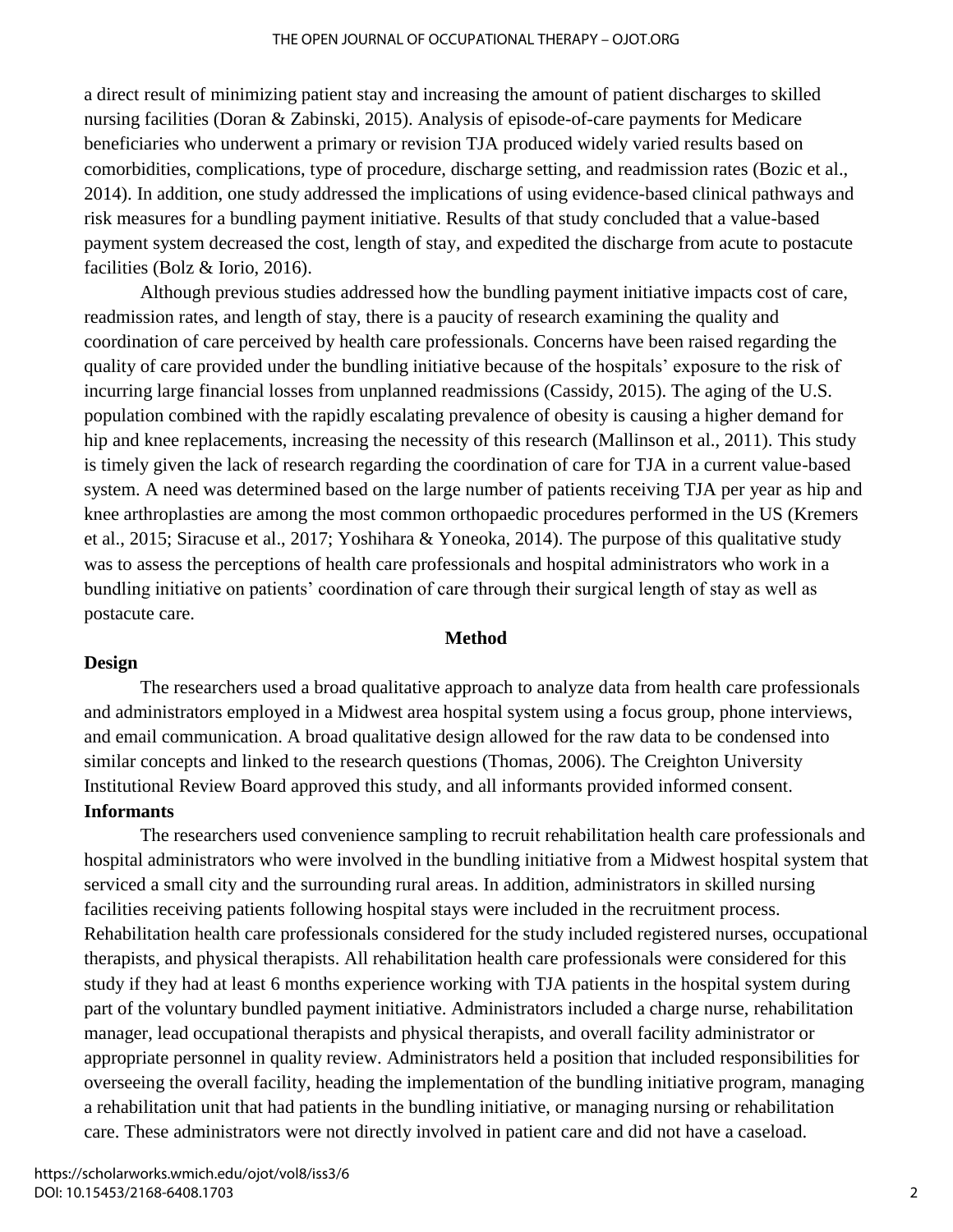Administrators were expected to have prior knowledge of readmission rates, quality metrics, and patient feedback to be considered for participation in this study.

## **Questionnaires**

Because of the qualitative nature of this study, the questionnaires developed by the researchers, based on a literature review and the research objectives, included open-ended and semi-structured questions. In addition, an expert panel of four researchers in the field of occupational and physical therapy, skilled in qualitative research and questionnaire design, reviewed the questionnaire prior to administration to ensure neutrality and face validity of questions (Patton, 2015). Multiple forms of data collection, focus groups, and individual phone interviews were used to provide a range of data and increase the number of potential informants. Questionnaires were emailed to focus group informants 1 week prior to participation in any study activity to allow for preparation and increase the quality of discussion. Phone interview informants were emailed questionnaires once they scheduled a time that accommodated their schedule over a 2 month period. The questions used for the administrator's focus group contained three overarching questions and subsequent probing questions that were used if further depth or clarification of an answer was required. The individual phone interview questions provided to health care professionals incorporated four overarching questions along with subsequent probing questions that were asked as necessary to facilitate the flow of the interview. The appendix includes a listing of questions asked.

## **Procedures**

The research team received a list of health care professionals and administrators from the participating hospital's research coordinator. After the potential informants read the information letter about the study, 13 health care professionals consented to participate in the study. Data collection started with a focus group of four health care administrators, which lasted approximately 1 hour. The researchers selected to complete a focus group with the administrators, as their schedule was more flexible and it allowed for dialogue among the members. The focus group was digitally recorded and transcribed by the research team. One SNF administrator agreed to participate and withdrew following review of the questionnaire, stating they did not have enough information to contribute to the objectives of the study. After completion of the focus group, individual phone interviews occurred with the rehabilitation health care providers (i.e., nurses, physical therapists, occupational therapists). Eight rehabilitation health care providers completed an individual interview that lasted approximately 15 min. These interviews were done individually to promote honest responses without supervisors present. The researchers digitally recorded and transcribed verbatim each interview.

## **Data Analysis**

Braun and Clarke's (2006) thematic analysis procedures guided the coding process. Thematic analysis identifies, analyzes, and reports patterns in the transcribed data in six sequential phases (Braun & Clarke, 2006). The six phases include: familiarization of data, generation of initial codes, searching for themes, reviewing themes, defining and naming themes, and producing the manuscript (Braun & Clarke, 2006). To become immersed in the data, the researchers individually transcribed the interviews and focus group and then read and re-read the transcripts and responses to the email questionnaires. Second, the researchers highlighted important phrases and wrote initial codes in the margins of the transcribed interviews and responses to the email questionnaires. In the third phase, five researchers individually searched for and generated four to eight broad, potential themes. The fourth phase involved researcher collaboration to review codes and themes using a visual thematic map and narrowing it down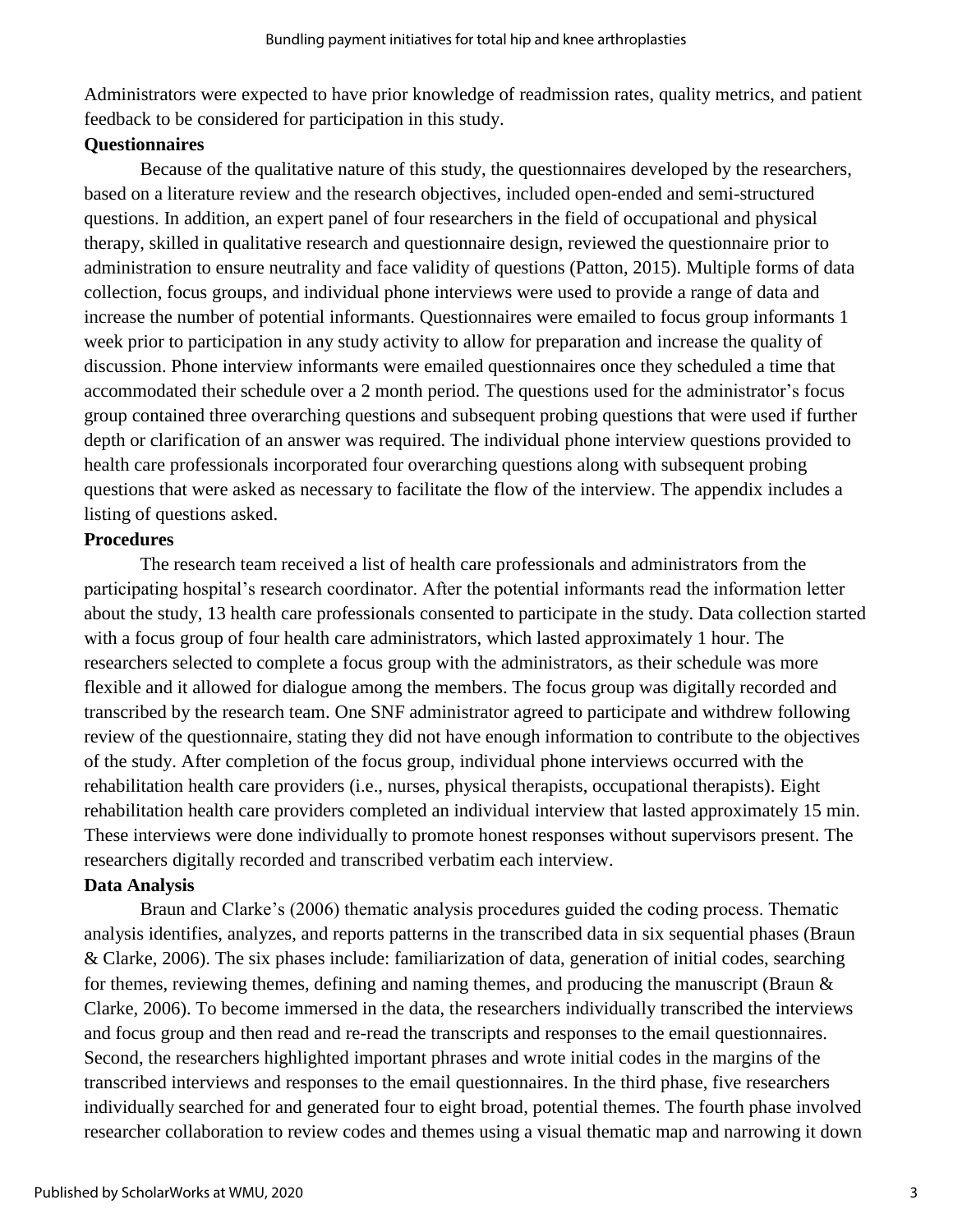to four final themes. In the fifth phase, the researchers named the final themes and provided a description and supporting quotes for each theme. In the last phase, the research team wrote up the findings of the study.

To establish trustworthiness, the researchers completed member checking by emailing the initial themes and supporting quotes to the informants for confirmation of themes. Researcher triangulation was used to reduce single-researcher bias. Peer debriefing occurred with two experienced qualitative researchers through regularly scheduled meetings where mentorship was provided regarding theme formation to ensure accuracy. In addition, method triangulation occurred by collecting data through three various methods, including a focus group, email communication, and individual phone interviews. The research team practiced reflexivity through acknowledgment of their active role in the study and completion of electronic journaling and writing subjective notes in the transcription margins to ensure that the findings are from the perspective of the informants rather than the researchers. In addition, the researchers kept an audit trail through the preservation of all documents, emails, and meeting notes exchanged between research members and with any information pertaining to this study. Researchers also provided a thick description of the research process to ensure trustworthiness (Curtin & Fossey, 2007).

#### **Results**

The informants in this study included five hospital administrators and eight rehabilitation health care professionals (see Table 1). All thirteen informants were employed at a hospital in the Midwest that used the voluntary bundling payment initiative. All eight rehabilitation health care professionals took part in the focus group also participated in individual phone interviews.

| <b>Table 1</b> |                               |
|----------------|-------------------------------|
|                | <b>Informant Demographics</b> |

|                                  |                                           | <b>Focus</b> | <b>Phone</b>     |
|----------------------------------|-------------------------------------------|--------------|------------------|
| <b>Job Title</b>                 | <b>Degree</b>                             | Group        | <b>Interview</b> |
| Rehabilitation Supervisor or     | Physical Therapy $(n = 2)$ ; Occupational | X            |                  |
| Director $(n = 3)$               | Therapy $(n = 1)$                         |              |                  |
| Nurse Navigator $(n = 1)$        | <b>Registered Nurse</b>                   | X            |                  |
| Hospital Administrator $(n = 1)$ | Hospital Administration                   | Χ            |                  |
| Registered Nurse $(n = 3)$       | <b>Registered Nurse</b>                   |              | Χ                |
| Occupational Therapist $(n = 2)$ | Occupational Therapy                      |              | X                |
| Physical Therapist $(n = 3)$     | Physical Therapy                          |              |                  |

Four themes emerged from the data, including (a) the importance of care coordination, (b) increased efficiency and effectiveness, (c) the establishment of protocols, and (d) the challenges of bundling.

## **Importance of Care Coordination**

The informants reported improvement of interprofessional communication as a positive outcome of the voluntary implementation of the bundling initiative. The hospital administrators reported that implementation of collaborative practice decreased readmission rates for patients receiving hip and knee arthroplasties. One informant discussed the importance of working as a team, "I think our outcomes are pretty good in terms of readmission because we work together as a team and we have that communication piece as well." When commenting on the best way to reduce readmission rates for these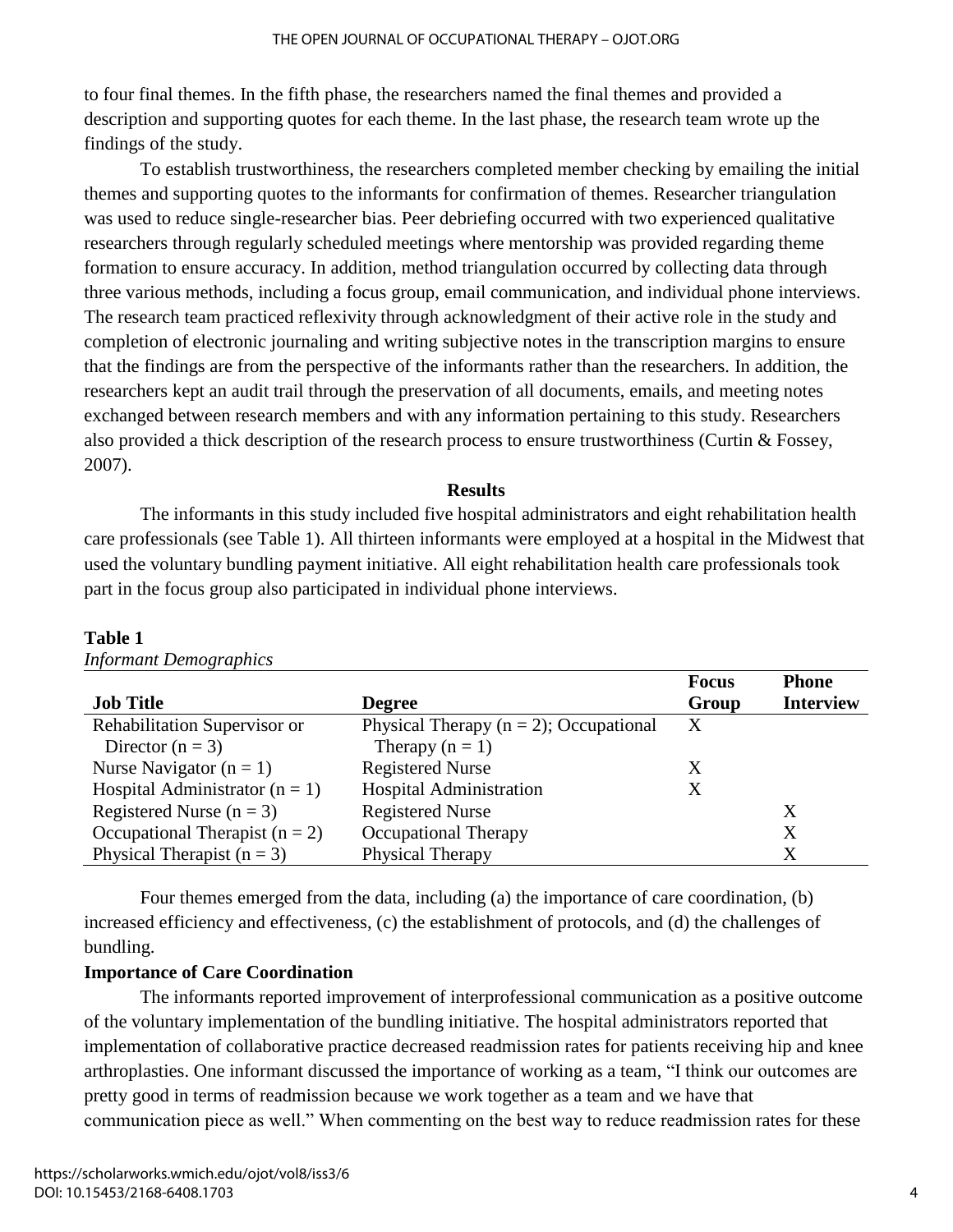patients, a health care professional highlighted the need for teamwork. One health care professional stated,

It is a very big team effort up here. I mean PT [physical therapy], OT [occupational therapy], nursing, and the aides, it's a whole team effort. And they're home the next day. Very rarely do we have someone stay until second post-op [postoperative] day.

Thus, overall care coordination involved actively sharing information among the health care team from the hospital to the postacute system to meet patient needs and provide effective health care services.

Both hospital administrators and rehabilitation health care professionals expressed the importance of establishing a contact person for patient assistance and postoperative follow up. In the participating hospital, this contact person was a nurse navigator who worked directly with each patient across the entire continuum of care. One hospital administrator made the following statement:

We've found with the bundling that one of the biggest things to create success is that coordination of care. Our bundle would not be successful without our nurse navigators because they are the touch point for that patient from the minute they decided they're going to have that surgery. It's the same person, it's these guys calling them, it's these guys doing the class, it's these guys who touch base with them in the hospital, it's these guys who are following up and making those calls. We have found in all of our bundling projects that if the patients have that person to cling to, that person to make that phone call to, that's what has made them successful.

## **Increased Efficiency and Effectiveness**

All hospital administrators expressed the importance of incorporating evidence-based practice and tracking outcomes to ensure patients receiving total hip and knee arthroplasties received quality care and a successful recovery. Every patient in the bundling initiative followed a standard treatment protocol. The hospital administrators and rehabilitation health care professionals reported that they reduced patients' average length of stay in the studied hospital bundling program from 3 days to 1.6 days. One informant explained the decreased length of stay by stating,

We treat them (patients receiving total hip and knee arthroplasties) a lot faster and all the patients are treated the same regardless . . . when we first started, the patients would stay, you know, 3 or 4 days after surgery, but now most of them will go home the next day.

When asked about the importance of measuring the effectiveness of treatment with their approach and outcomes with the bundling patient initiative the research participants mentioned successful completion of quality metrics. They considered evidence for each stage of patient care from the hospital to postacute systems to enable successful discharge to home. One focus group informant stated,

The goal of the advance program is to show the progressiveness, the evidence base, that you are pushing the envelope, that you are pushing the box and you're doing the research and you're doing something different than everyone else, that is the whole point.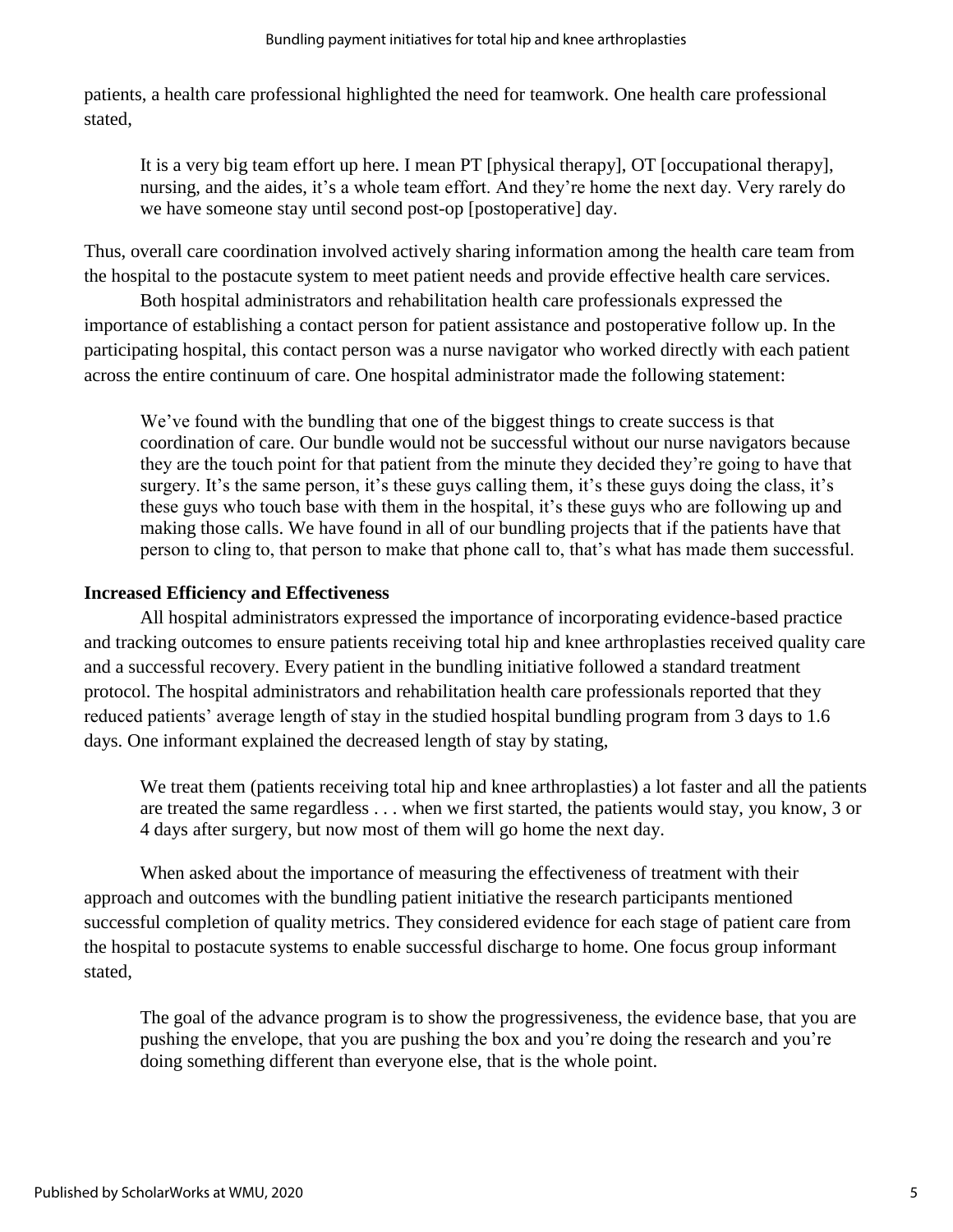#### THE OPEN JOURNAL OF OCCUPATIONAL THERAPY – OJOT.ORG

#### **Establishing Protocols**

Hospital administrators and rehabilitation health care professionals expressed how setting early expectations and encouraging patient responsibility is vital to creating more positive and successful patient outcomes. The hospital administrators described preoperative and postoperative activities that were instated to promote patient responsibility and autonomy. One hospital administrator explained this process:

That starts the day that they get the surgery referral, then the nurse navigators are involved and they start with that patient, they come in about a month before and do a 3-hr class. Setting our expectations then is what you need to prepare for at home. These are exercises you need to do preoperatively, and our plan is to send you home post-op day one. Just setting all those expectations right then a month in advance. Saying this is the way it is going to be, that helps a lot of our patients focus on that as well.

From a different perspective, rehabilitation health care professionals also identified preoperative and postoperative activities and steps that are taken throughout the continuum of care to improve patient outcomes. One informant stated that, with "bundled payment plans, the ideal thing is for the patient to go home instead of spending more of that bundled payment on another admission to a skilled nursing facility." Health care professionals provide preoperative and postoperative exercises and educate the patient on the importance of these exercises. In addition, the rehabilitation health care professionals will help the patient identify medical limitations, family or caregiver support, and environmental barriers that may affect a successful recovery. A rehabilitation health care professional articulated,

We are pushing them to take more of an active role and completing their own rehabilitation so if the patient becomes more accountable for it, for their outcomes, it motivates them a little bit more to do, to be more of an active participant in therapy. Patients are taking more responsibility for their rehab . . . and they tend to come in knowing more and have more of a plan.

#### **Challenges of Bundling**

Rehabilitation health care professionals and hospital administrators identified challenges that were faced with implementation of the bundling initiative. The primary concern for hospital administrators was the strict perioperative criteria for patients based on specific medical parameters, including normal levels for hemoglobin and glycated hemoglobin (HbA1c). Thus, laboratory results or vitals that are outside normal limits would cause the cancellation of the surgery until the patient's levels are in a range that is deemed healthy and safe during a hip or knee arthroplasty. A focus group informant stated,

We do end up having to cancel a lot of surgeries ahead of time and then they have to be run back through the process because of low hemoglobin or high  $HbA1<sub>C</sub>$ . People would just have surgery before and now it's being stopped.

Health care professionals participating in interviews expressed concern about being expected to discharge patients early under the bundling initiative. Many informants believed that rushing patients home, especially older patients, is not beneficial for recovery. Most rehabilitation health care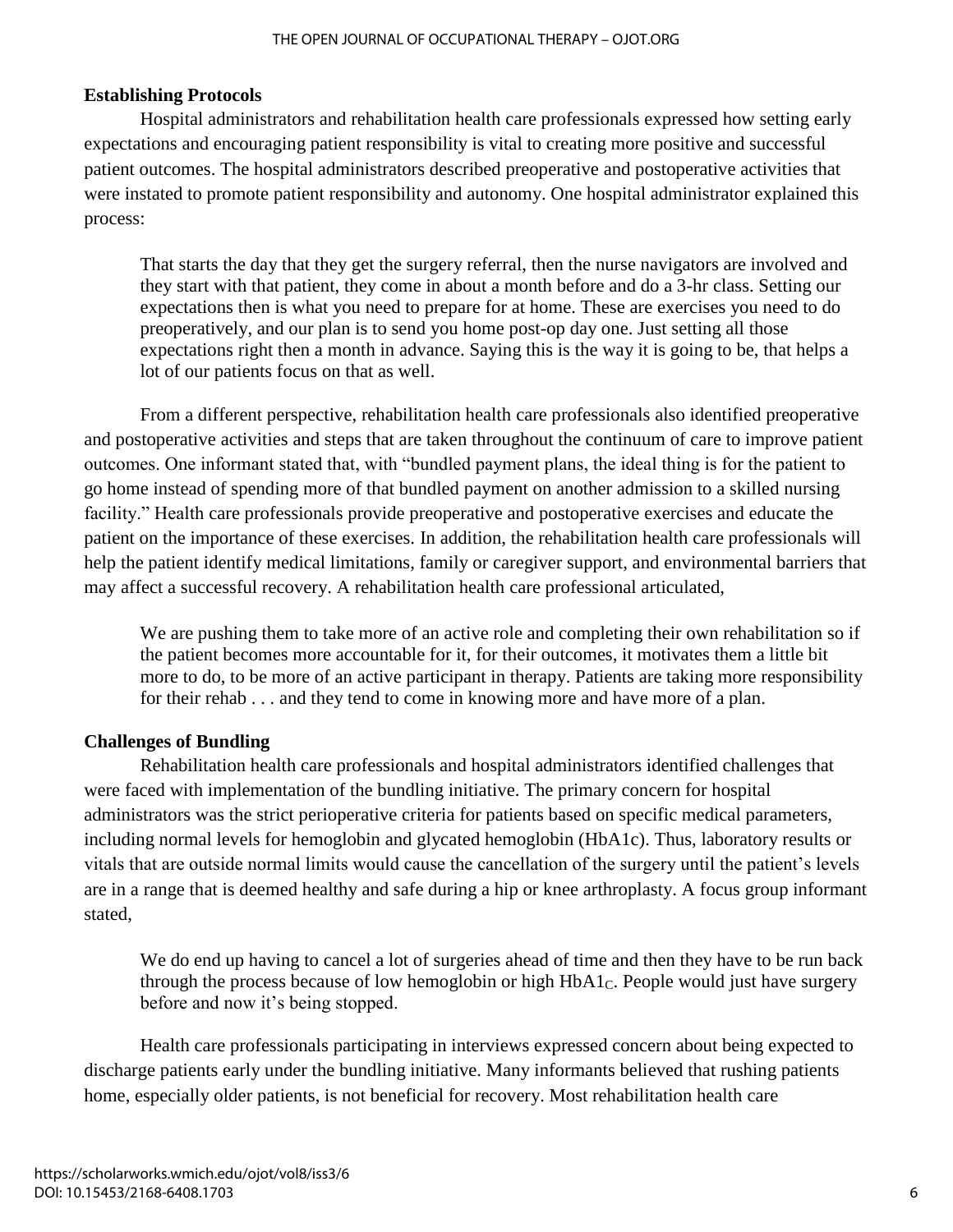professionals interviewed made statements similar to the following about the challenges of the rapid patient discharge postoperation,

Under the bundled payment system, the goal is to discharge the patient as soon as the patient is appropriate and safe to do so. There's kind of been a push for therapy to address more things in less time. And less time, being fewer treatment sessions.

I think sometimes we discharge too soon. Usually they'll come and get their hip or knee done, then they're discharged home. They get pain medication, but sometimes our older population should stay an extra day just because we do send them home versus a nursing home or a home care facility.

Concerning challenges with bundling, a hospital administrator proposed some advice for hospitals considering the bundling initiative:

When things change, everyone has to be ready to change and you have to very quickly become mobile and adapt to those changes and that can be challenging. You've got different shifts of people, we have different departments, I mean you're talking nursing, you're talking rehab, you're talking diagnostics, you're talking a wide group of people all touching this patient, and you have to very quickly be mobile to changes and be willing to do those and be okay with that.

#### **Discussion**

The purpose of this study was to better understand how rehabilitation health care professionals and hospital administrators perceived the effects of the bundling initiative on coordination of care for patients who underwent hip or knee arthroplasties. The findings indicated that the informants in this study found the bundling initiative beneficial in increasing the coordination of care for patients receiving hip or knee arthroplasties. The informants reported experiencing an improvement of care coordination through better use of interdisciplinary communication along with improved treatment efficiency to keep readmission rates and patient length of stay levels low. The establishment of a contact person for the patients to reach out to at any time with questions or concerns also was found to be highly effective in reducing readmission rates.

The main goal of the bundling initiative is to maximize the number of patients discharged to home with no additional compensation for treatments that occur outside of an episode of care (Bosco et al., 2014). Treatments for surgical or medical complications, such as for a wound infection, that result in a hospital readmission or use of additional postacute services to address complications are considered to be occurring outside an episode of care (Kurtz et al., 2016). Health care providers are also encouraged to reduce the rate of readmissions to save overall costs, as hospitals are accountable to pay the entire cost of a hospital stay if a patient is readmitted up to 90 days after discharge (Kiridly et al., 2014), regardless of the cause (Bolz & Iorio, 2016). Reduction of readmission rates, coordination of care, and alignment of incentives among all rehabilitation health care professionals, physicians, and administrators of the hospital is essential and expected under the bundling initiative (Miller et al., 2011). The informants noted that challenges with implementation of this initiative arise when there is difficulty among the hospital employees with adapting to change and insufficient communication across departments. If hospitals were open and prepared to change to improve outcomes for patients, the perception of the initiative was primarily positive.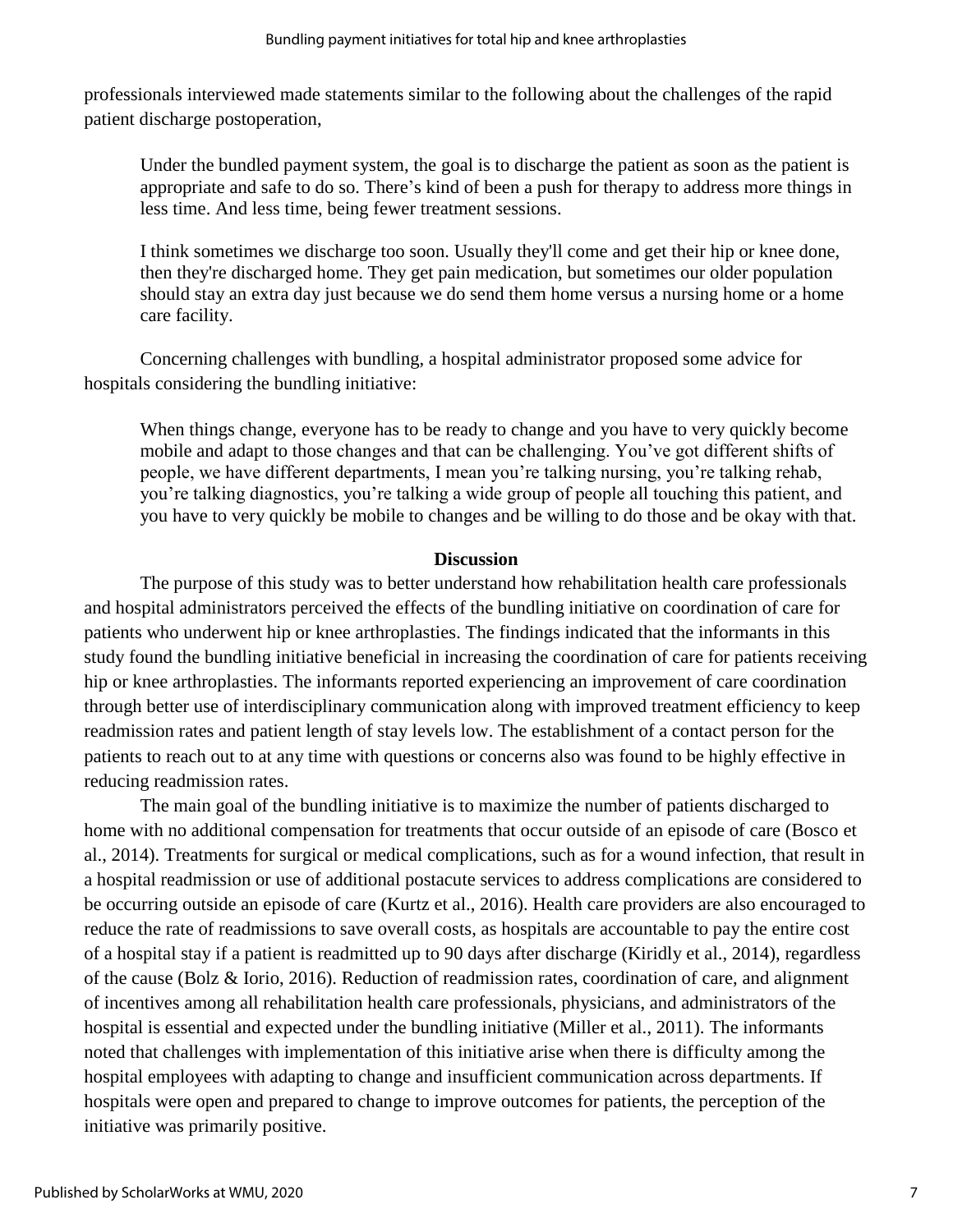The informants in this study stressed the importance of patient education to stimulate selfdirected care and the use of a nurse navigator as a first-line contact point for any questions or concerns the patient may have. Nurse navigators communicated with all members of the health care team and with patients about their care prior to and after surgery. A rehabilitation health care professional likened a nurse navigator's role to that of a social worker for orthopedic patients. Nurse navigators are responsible for making sure patients are ready and cleared for surgery, communicating changes in patient charts with nurses, preparing for discharge planning, setting up postdischarge appointments with outpatient therapy, and following up with patients for up to 1 year after discharge. Nurse navigators influence care coordination by encouraging interdisciplinary communication among all members of the health care team to ensure patients return home safely (Antonova et al., 2015).

#### **Future Research**

Because of the lack of research examining health care professionals' perceptions of the bundling initiative on patient coordination of care, this study provides a foundation for this topic. The results from this study may have important implications for all health care professionals, research, and future policy decisions. As the primary informants for this research were hospital based, it would be beneficial to further study the perceptions of more health care professionals working in skilled nursing facilities or home health agencies. The SNF administrator in this study stated that they did not have enough information to provide insight into the bundling payment initiative. This information can be used in future studies to promote a collaboration with SNFs in order to gain a more diverse understanding of this initiative. Patient satisfaction rates across the continuum of care can be looked at to assess if changes have occurred following the bundling initiative. Qualitative research considering the perceptions of patients with a bundling approach would also add a different dimension to research findings.

A major theme in the focus group was the perspective that the bundling initiative led to the establishment of effective protocols that were then applied to all patients regardless of payment method. However, there is a lack of evidence of the perceptions of health care professionals and administrators about the usage of protocol participating in bundling across the full continuum of care; therefore, this information cannot be generalized for all facilities. Future research could focus on protocol usage across the continuum of care.

Further studies are needed with a larger sample size in all practice settings and assessment of long-term outcomes to evaluate the most effective methods of coordinating care in an ever-changing health care system. Although this study has provided insight into the experiences of hospital employees following implementation of the bundling initiative, there are many areas of future research. This research can focus on comparing and measuring changes in length of stay and hospital readmission rates in fee for service and bundling models. Other research could consider quality indicators with patient responses across the continuum of their care. In addition, research tracking where patients in the bundling initiative are frequently discharged would provide an opportunity to learn about another aspect of this initiative.

## **Limitations**

A limitation of this study was that information obtained regarding the bundling initiative was filtered through the views of the study informants. Furthermore, findings are limited because the informants were from one health care system in one geographic area. As is a limitation in most qualitative studies, the informants do not have equal ability to articulate their experiences and this can influence the accuracy of identified themes (Creswell & Cresswell, 2018) because of the possibility of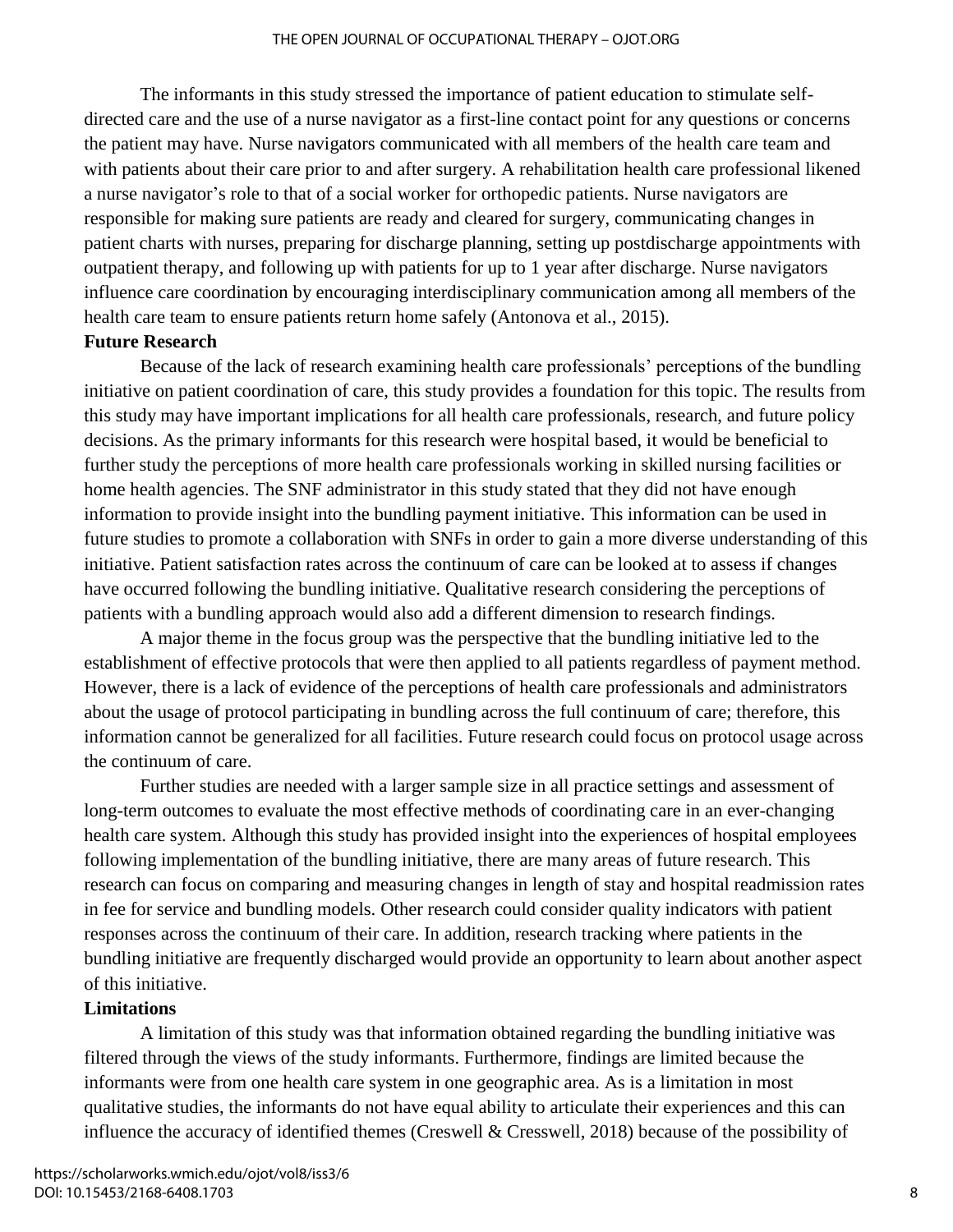selective memory, telescoping, or unintentional exaggeration (Lavrakas, 2008). The researchers also facilitated interviews and focus groups, and the presence of the research team may have led to biased responses of the participants. Lastly, data analysis was interpreted by team members from the occupational therapy field and, therefore, may have been influenced by researcher bias. In order to decrease this bias, the six phases of thematic analysis were strictly followed throughout the data analysis process (Braun & Clarke, 2006).

## **Conclusion**

This study provided rehabilitation health care professionals and administrative professionals in one voluntary bundling initiative for patients with hip and knee replacement with an opportunity to openly express their opinions about the initiative and its impact on coordination of care. The perceptions of the rehabilitation professionals, nurse navigators, and administrators demonstrated that the bundling initiative can be efficient in managing and coordinating the care of patients with hip and knee arthroplasties when interprofessional communication exists among providers. This study found that it is important to have standards in place to determine when a patient is medically appropriate to undergo surgery and be successful with postsurgery intervention.

Occupational therapists should remain aware of Medicare patient initiatives, similar to bundling with service delivery models, because of the impacts on coordination of care. With limited research on the implications of the bundling initiative in a hospital setting, the findings of this study have given important insights into the incentives of collaboration between health care professionals to reduce readmissions and maximize patient outcomes and reimbursement. Finally, although the trend is for bundling initiatives to be voluntary, deviations may occur because of the ever-changing political climate. Therefore, it remains important to study how health care policies influence patient care.

#### **References**

Antonova, E., Boye, M. E., Sen, N., O'Sullivan, A. K., & Burge, R. (2015). Can bundled payment improve quality and efficiency of care for patients with hip fractures? *Journal of Aging & Social Policy*, *27*(1), 1–20.

<https://doi.org/10.1080/08959420.2015.970844>

- Bolz, N. J., & Iorio, R. (2016). Bundled payments: Our experience at an academic medical center. *The Journal of Arthroplasty*, *31*(5), 932–935. <https://doi.org/10.1016/j.arth.2016.01.055>
- Bosco, J. A., Karkenny, A. J., Hutzler, L. H., Slover, J. D., & Iorio, R. (2014). Cost burden of 30-day readmissions following Medicare total hip and knee arthroplasty. *The Journal of Arthroplasty*, *29*(5), 903–905.
	- <https://doi.org/10.1016/j.arth.2013.11.006>
- Bozic, K. J., Ward, L., Vail, T. P., & Maze, M. (2014). Bundled payments in total joint arthroplasty: Targeting opportunities for quality improvement and cost reduction. *Clinical Orthopaedics and Related Research*, *472*(1), 188–193. <https://doi:10.1007/s11999-013-3034-3>
- Braun, V., & Clarke, V. (2006). Using thematic analysis in psychology. *Qualitative Research in Psychology*, *3*(2), 77–101. <https://doi.org/10.1191/1478088706qp063oa>
- Cassidy, A. (2015). Health policy brief: Bundled payments for care improvement initiative. *Health Affairs*. <https://doi.org/10.1377/hpb20151123.534471>
- Centers for Medicare & Medicaid Services. (n.d.). *Comprehensive care for joint replacement (CJR) model provider and technical fact sheet*. [https://innovation.cms.gov/Files/fact-sheet/cjr](https://innovation.cms.gov/Files/fact-sheet/cjr-providerfs-finalrule.pdf)[providerfs-finalrule.pdf](https://innovation.cms.gov/Files/fact-sheet/cjr-providerfs-finalrule.pdf)
- Centers for Medicare & Medicaid Services. (2018). *CMS announces new payment model to improve quality, coordination, and cost-effectiveness for both inpatient and outpatient care* (Press Release). [https://www.cms.gov/newsroom/press](https://www.cms.gov/newsroom/press-releases/cms-selects-applicants-participation-innovative-payment-model-new-emergency-treatment-and-transport)[releases/cms-selects-applicants-participation](https://www.cms.gov/newsroom/press-releases/cms-selects-applicants-participation-innovative-payment-model-new-emergency-treatment-and-transport)[innovative-payment-model-new-emergency](https://www.cms.gov/newsroom/press-releases/cms-selects-applicants-participation-innovative-payment-model-new-emergency-treatment-and-transport)[treatment-and-transport](https://www.cms.gov/newsroom/press-releases/cms-selects-applicants-participation-innovative-payment-model-new-emergency-treatment-and-transport)
- Creswell, J. W., & Creswell, J. D. (2018). *Research design: Qualitative, quantitative, and mixed methods approaches*. Sage publications.
- Curtin, M., & Fossey, E. (2007). Appraising the trustworthiness of qualitative studies: Guidelines for occupational therapists. *Australian Occupational Therapy Journal*, *54*(2), 88–94. [https://doi.org/10.1111/j.1440-](https://doi.org/10.1111/j.1440-1630.2007.00661.x) [1630.2007.00661.x](https://doi.org/10.1111/j.1440-1630.2007.00661.x)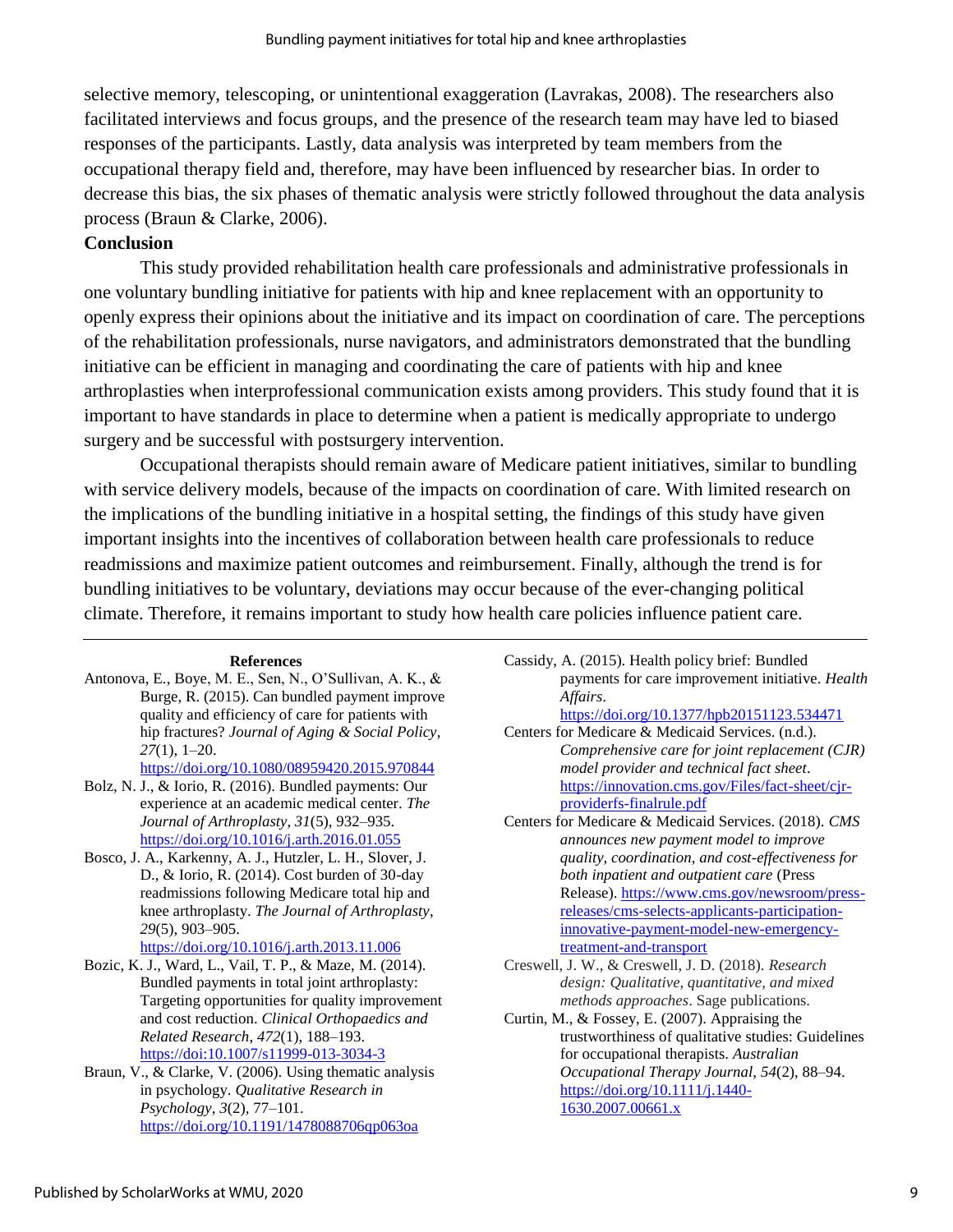- Doran, J. P., & Zabinski, S. J. (2015). Bundled payment initiatives for Medicare and non- Medicare total joint arthroplasty patients at a community hospital: Bundles in the real world. *The Journal of the Arthroplasty*, *30*(3), 353–355. [https://doi:10.1016/j.arth.201 5.01.035](https://doi:10.1016/j.arth.201%205.01.035)
- Froimson, M. I., Rana, A., White Jr, R. E., Marshall, A., Schutzer, S. F., Healy, W. L., Naas, P., Daubert, G., Iorio, R., & Parsley, B. (2013). Bundled payments for care improvement initiative: The next evolution of payment formulations: AAHKS bundled payment task force. *The Journal of Arthroplasty*, *28*(8), 157–165. <https://doi.org/10.1016/j.arth.2013.07.012>
- Gage, B., & Albaroudi, A. (2015). The triple aim and the movement toward quality measurement of family caregiving. *Generations*, *39*(4), 28–33.
- Kiridly, D. N., Karkenny, A. J., Hutzler, L. H., Slover, J. D., Iorio, R., & Bosco, J. A. (2014). The effect of severity of disease on cost burden of 30-day readmissions following total joint arthroplasty (TJA). *The Journal of Arthroplasty*, *29*(8), 1545– 1547.<https://doi:10.1016/j.arth.2014.03.035>
- Kremers, H. M., Larson, D. R., Crowson, C. S., Kremers, W. K., Washington, R. E., Steiner, C. A., Jiranek, W. A., & Berry, D. J. (2015). Prevalence of total hip and new replacement in the United States. *The Journal of Bone and Joint Surgery*, *97*(17), 1386–1397.

<https://doi.org/10.2106/jbjs.n.01141>

- Kurtz, S. M., Lau, E. C., Ong, K. L., Adler, E. M., Kolisek, F. R., & Manley, M. T. (2016). Which hospital and clinical factors drive 30-and 90-day readmission after TKA? *The Journal of Arthroplasty*, *31*(10), 2099–2107. <https://doi.org/10.1016/j.arth.2016.03.045>
- Lavrakas, P. J. (2008). *Encyclopedia of survey research methods* (Vols. 1-0). Sage.
- Mallinson, T. R., Bateman, J., Tseng, H. Y., Manheim, L., Almagor, O., Deutsch, A., & Heinemann, A. W. (2011). A comparison of discharge functional status after rehabilitation in skilled nursing, home health, and medical rehabilitation settings for patients after lower-extremity joint replacement surgery. *Archives of Physical Medicine and Rehabilitation*, *92*(5), 712–720. <https://doi.org/10.1016/j.apmr.2010.12.007>
- McLawhorn, A. S., & Buller, L. T. (2017). Bundled payments in total joint replacement: Keeping our care affordable and high in quality. *Current Reviews in Musculoskeletal Medicine*, *10*(3), 370–377. [https://doi.org/10.1007/s12178-017-](https://doi.org/10.1007/s12178-017-9423-6) [9423-6](https://doi.org/10.1007/s12178-017-9423-6)
- Miller, D. C., Gust, C., Dimick, J. B., Birkmeyer, N., Skinner, J., & Birkmeyer, J. D. (2011). Large variations in Medicare payments for surgery highlight savings potential from bundled payment programs. *Health Affairs*, *30*(11), 2107–2115.

<https://doi.org/10.1377/hlthaff.2011.0783>

- Navathe, A. S., Liao, J. M., Shah, Y., Lyon, Z., Chatterjee, P., Polsky, D., & Emanuel, E. J. (2018). Characteristics of hospitals earning savings in the first year of mandatory bundled payment for hip and knee surgery. *Journal of the American Medical Association*, *319*(9), 930–932. <https://doi.org/10.1001/jama.2018.0678>
- Parcells, B. W., Giacobbe, D., Macknet, D., Smith, A., Schottenfeld, M., Harwood, D. A., & Kayiaros, S. (2016). Total joint arthroplasty in a standalone ambulatory surgical center: Short-term outcomes. *Orthopedics*, *39*(4), 223–228. <https://doi.org/10.3928/01477447-20160419-06>
- Patton, M. Q. (2015). *Qualitative research and evaluation methods* (4th ed.). Sage.
- Porter, M. E. (2010). What is value in health care? *New England Journal of Medicine*, *363*(26), 2477– 2481.<https://doi.org/10.1056/nejmp1011024>
- Siracuse, B. L., Ippolito, J. A., Gibson, P. D., Ohman-Strickland, P., & Beebe, K. S. (2017). A preoperative scale for determining surgical readmission risk after total knee arthroplasty. *The Journal of Bone and Joint Surgery*, *99*(21), e112–e112.<https://doi.org/10.2106/jbjs.16.01043>
- Thomas, D. R. (2006). A general inductive approach for analyzing qualitative evaluation data. *American Journal of Evaluation*, *27*(2), 237–246. [https://doi.org/10.1177/1098214 005283748](https://doi.org/10.1177/1098214%20005283748)
- Yoshihara, H., & Yoneoka, D. (2014). National trends in the utilization of blood transfusions in total hip and knee arthroplasty. *The Journal of Arthoplasty*, *29* (10), 1932–1937. [https://doi.org/10.1016/j.arth.2014.04.029](https://doi.org/10.1016/j.arth.2014.04.029 )